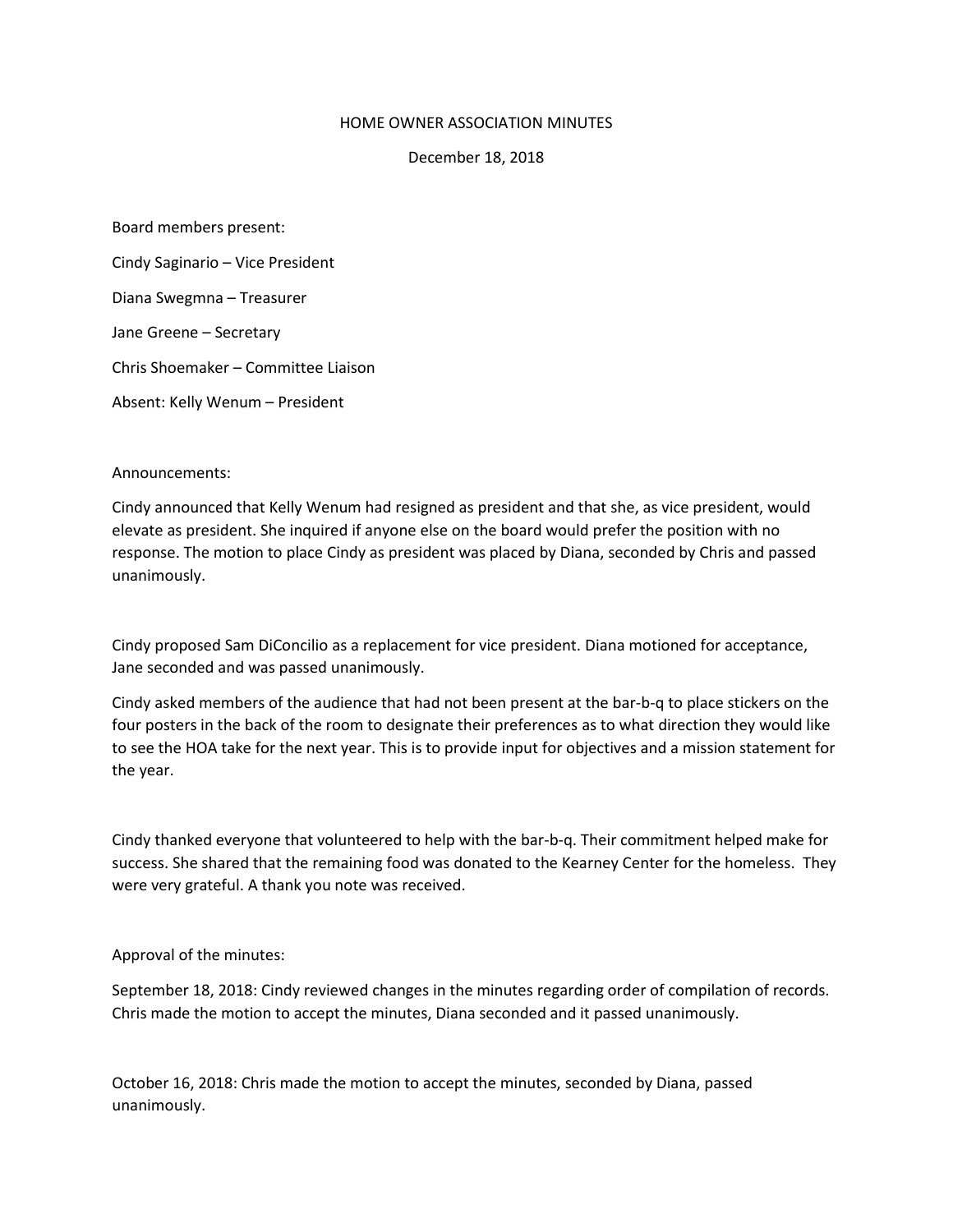Financial Reports:

September, 2018

Cindy noted that she and Jane had met with Andrew from TPAM for clarification of their accrual accounting method of bookkeeping. She explained that the balance sheet, checking account balance and reconciliation ending balance should all agree. She pointed out that they do agree. Jane motioned for approval, Chris seconded and it passed with three ayes. Diana opposed.

October, 2018:

Chris motioned to approve, Jane seconded and it passed with three ayes. Diana opposed.

November, 2018:

Chris motioned to approve, Jane seconded and it passed with three ayes. Diana opposed.

## Committee Reports:

Architectural Control Committee: Chris Shoemaker, chairman, reported that from 10/16 – 12/18 eight requests. All approved.

Standards Committee: Ola Joyce, chairman, reported from 10/16 – 12/4, twenty-two violations with letters sent.

Hearing Committee: KYLE Kilga no hearing had been held in November. The Four hearings were rescheduled for 12/26. Chris motioned to approve the date change, Diana seconded and it was approved unanimously. Since these are second violations, those that remain unresolved after the hearing will be sent to the attorney for follow up. Cindy is requesting the attorney to provide her with a list every six months of the cases he is dealing with for the HOA.

## Landscape Committee:

Trisha Yates, chairman, stated she had obtained proposals from Miller's Tree Service and Arbor Pro for removal of trees and stump grinding. She is to provide these to the board for review. She also provided printouts regarding the Adopt a Tree program sponsored by the city. These will be reviewed by the board. Chris motioned for the board to set aside \$10,000 to provide for the necessary work; money to be removed from the money market account, if necessary. Jane seconded and it passed with for ayes. Sam opposed.

Crime Watch Committee: No chair, no report.

Social Committee: No chair. No report.

Old Business: